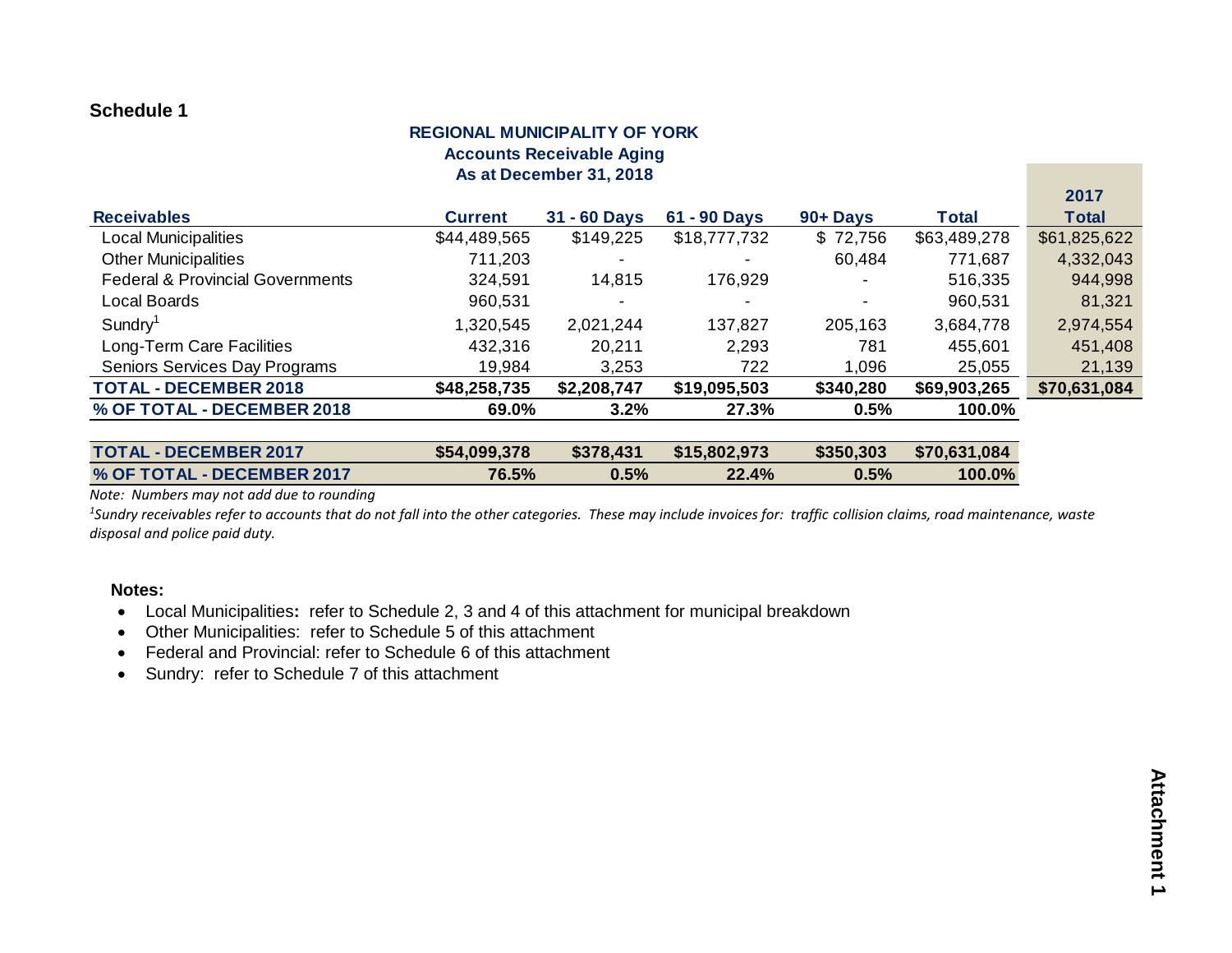### **REGIONAL MUNICIPALITY OF YORK Local Municipal Accounts Receivable Aging As at December 31, 2018**

|                                        |                |              |                      |                |              | 2017         |
|----------------------------------------|----------------|--------------|----------------------|----------------|--------------|--------------|
| <b>Municipality</b>                    | <b>Current</b> | 31 - 60 Days | 61 - 90 Days         | 90+ Days       | <b>Total</b> | <b>Total</b> |
| Aurora                                 | \$2,798,366    | \$29,306     | \$<br>$\blacksquare$ | \$             | \$2,827,671  | \$2,551,459  |
| <b>East Gwillimbury</b>                | 829,330        | 312          | 198                  |                | 829,840      | 566,903      |
| Georgina                               | 7,691          | 59           | $\blacksquare$       | $\overline{a}$ | 7,750        | 5,914,187    |
| King                                   | 761,404        |              |                      | $\blacksquare$ | 761,404      | 36,026       |
| Markham                                | 15,794,480     | 38,746       | 18,418,090           | 71,353         | 34,322,669   | 30,782,479   |
| <b>Newmarket</b>                       | 4,495,770      | 24,540       |                      |                | 4,520,310    | 3,571,834    |
| Richmond Hill                          | 1,592,872      | 13,612       |                      | $\blacksquare$ | 1,606,484    | 137,954      |
| Vaughan                                | 16,680,601     | 42,650       | 359,444              | 1,402          | 17,084,097   | 16,929,964   |
| <b>Whitchurch Stouffville</b>          | 1,529,052      |              |                      |                | 1,529,052    | 1,334,818    |
| <b>MUNICIPAL TOTAL - DECEMBER 2018</b> | \$44,489,565   | \$149,225    | \$18,777,732         | \$72,756       | \$63,489,278 | \$61,825,622 |
|                                        |                |              |                      |                |              |              |
| <b>MUNICIPAL TOTAL - DECEMBER 2017</b> | \$46,111,480   | \$44,856     | \$15,697,528         | (\$28, 242)    | \$61,825,622 |              |

*Note: Numbers may not add due to rounding.*

#### **Notes:**

See schedules 3 and 4 for notes pertaining to Local Municipal receivables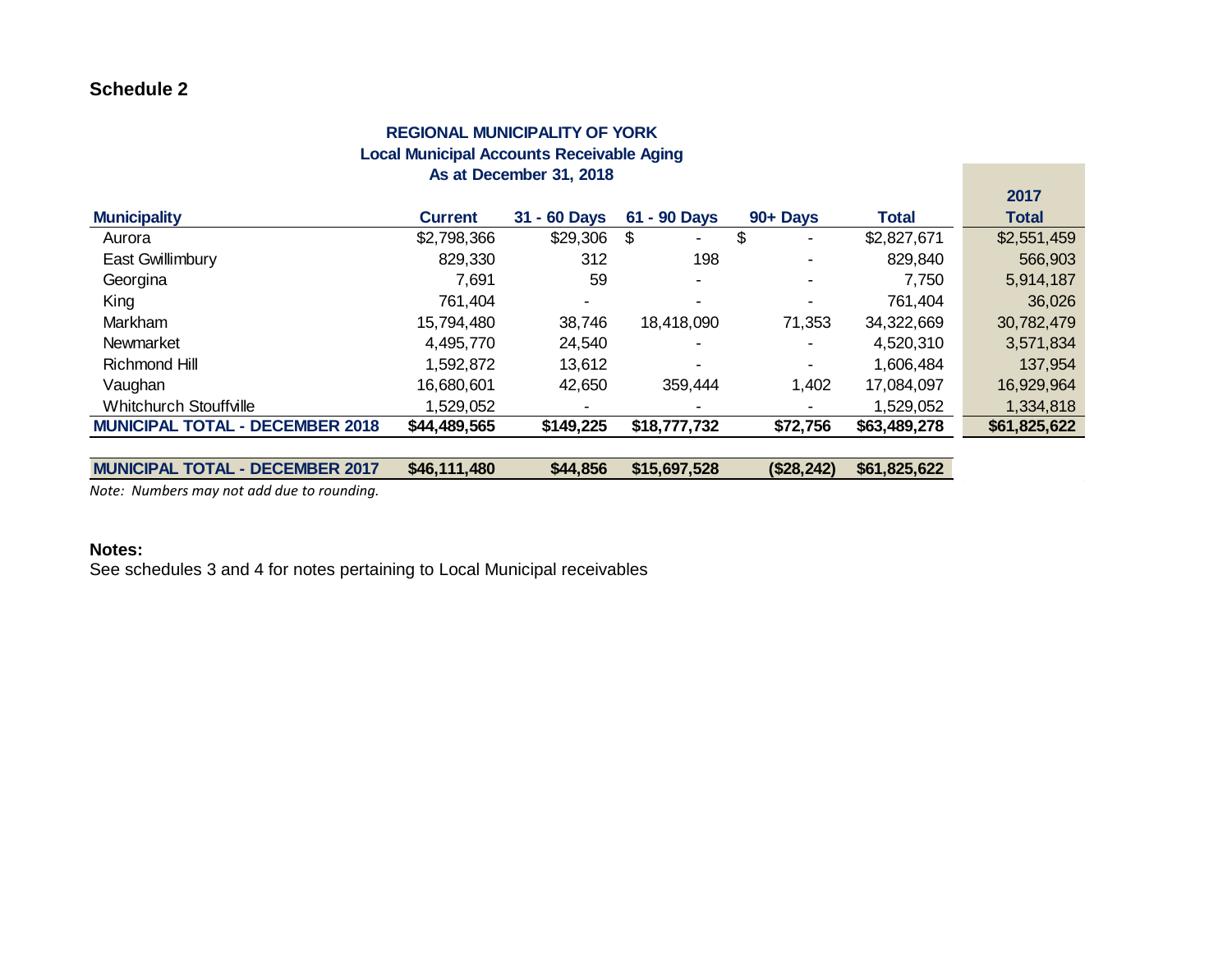### **REGIONAL MUNICIPALITY OF YORK Local Municipal Accounts Receivable Aging - Water Billing As at December 31, 2018**

|                                            |                  |                          |                      |                |              | <b>2017</b>  |
|--------------------------------------------|------------------|--------------------------|----------------------|----------------|--------------|--------------|
| <b>Municipality</b>                        | <b>Current</b>   | 31 - 60 Days             | 61 - 90 Days         | 90+ Days       | <b>Total</b> | <b>Total</b> |
| Aurora                                     | $$2,789,166$ \,  | $\blacksquare$           | \$<br>$\blacksquare$ |                | \$2,789,166  | \$2,559,501  |
| East Gwillimbury                           | 721,413          |                          |                      |                | 721,413      | 557,638      |
| Georgina                                   |                  | $\overline{\phantom{0}}$ |                      |                |              | 1,379,315    |
| King                                       | 761,404          | $\blacksquare$           |                      |                | 761,404      |              |
| Markham                                    | 15,736,317       | $\blacksquare$           | 18,418,090           | $\blacksquare$ | 34,154,407   | 30,669,033   |
| <b>Newmarket</b>                           | 4,431,946        |                          |                      |                | 4,431,946    | 3,566,573    |
| <b>Richmond Hill</b>                       |                  |                          |                      |                |              |              |
| Vaughan                                    | 16,471,455       |                          |                      |                | 16,471,455   | 16,822,194   |
| <b>Whitchurch Stouffville</b>              | 1,490,655        |                          |                      |                | 1,490,655    | 1,334,818    |
| <b>WATER BILLING TOTAL - DECEMBER 2018</b> | $$42,402,356$ \$ |                          | \$18,418,090         |                | \$60,820,446 | \$56,889,071 |
| % PAID AS OF MARCH 31, 2019                | 100.0%           |                          | 100.0%               |                | 100.0%       |              |
|                                            |                  |                          |                      |                |              |              |
| <b>WATER BILLING TOTAL - DECEMBER 2017</b> | $$41,256,712$ \$ |                          | \$15,632,359         |                | \$56,889,071 |              |

**2017**

*Note: Numbers may not add due to rounding.*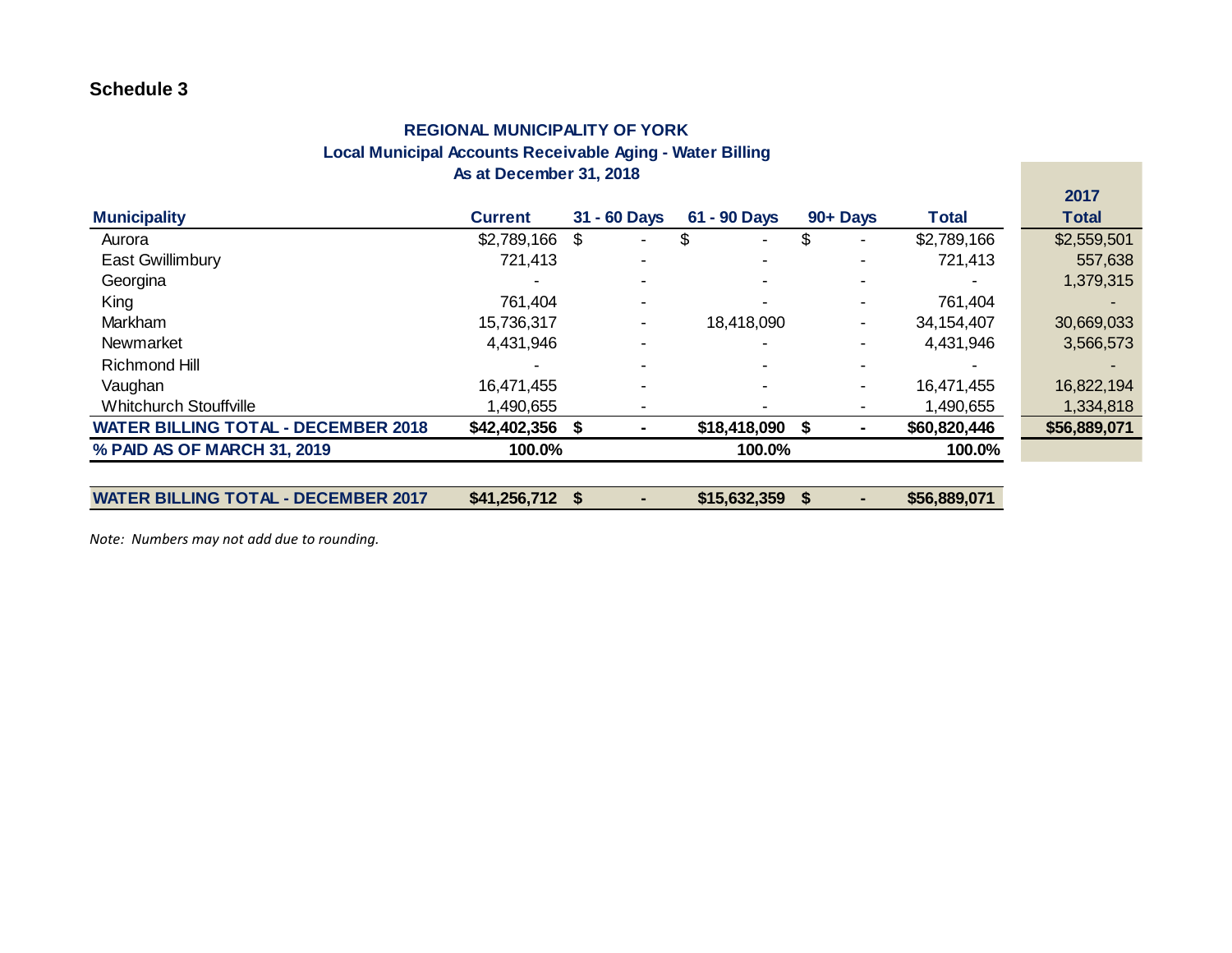## **As at December 31, 2018 REGIONAL MUNICIPALITY OF YORK Local Municipal Accounts Receivable Aging - Other than Water Billing**

|                                                                                                                                                                                                                                                                                                                                                                                                                                                                                                                                                                                                                                                                                                                    |                |              |                           |            |              | 2017         |
|--------------------------------------------------------------------------------------------------------------------------------------------------------------------------------------------------------------------------------------------------------------------------------------------------------------------------------------------------------------------------------------------------------------------------------------------------------------------------------------------------------------------------------------------------------------------------------------------------------------------------------------------------------------------------------------------------------------------|----------------|--------------|---------------------------|------------|--------------|--------------|
| <b>Municipality</b>                                                                                                                                                                                                                                                                                                                                                                                                                                                                                                                                                                                                                                                                                                | <b>Current</b> | 31 - 60 Days | 61 - 90 Days              | 90+ Days   | <b>Total</b> | <b>Total</b> |
| Aurora                                                                                                                                                                                                                                                                                                                                                                                                                                                                                                                                                                                                                                                                                                             | \$9,200        | \$29,306     | $\boldsymbol{\mathsf{S}}$ | \$         | \$38,505     | (\$8,042)    |
| East Gwillimbury                                                                                                                                                                                                                                                                                                                                                                                                                                                                                                                                                                                                                                                                                                   | 107,917        | 312          | 198                       |            | 108,427      | \$9,265      |
| Georgina                                                                                                                                                                                                                                                                                                                                                                                                                                                                                                                                                                                                                                                                                                           | 7,691          | 59           |                           |            | 7,750        | \$4,534,872  |
| King                                                                                                                                                                                                                                                                                                                                                                                                                                                                                                                                                                                                                                                                                                               |                |              |                           |            |              | \$36,026     |
| Markham                                                                                                                                                                                                                                                                                                                                                                                                                                                                                                                                                                                                                                                                                                            | 58,163         | 38,746       |                           | 71,353     | 168,262      | \$113,446    |
| Newmarket                                                                                                                                                                                                                                                                                                                                                                                                                                                                                                                                                                                                                                                                                                          | 63,824         | 24,540       |                           |            | 88,364       | \$5,261      |
| <b>Richmond Hill</b>                                                                                                                                                                                                                                                                                                                                                                                                                                                                                                                                                                                                                                                                                               | 1,592,872      | 13,612       |                           |            | 1,606,484    | \$137,954    |
| Vaughan                                                                                                                                                                                                                                                                                                                                                                                                                                                                                                                                                                                                                                                                                                            | 209,146        | 42,650       | 359,444                   | 1,402      | 612,643      | \$107,770    |
| <b>Whitchurch Stouffville</b>                                                                                                                                                                                                                                                                                                                                                                                                                                                                                                                                                                                                                                                                                      | 38,397         |              |                           |            | 38,397       |              |
| <b>MUNICIPAL TOTAL - DECEMBER 2018</b>                                                                                                                                                                                                                                                                                                                                                                                                                                                                                                                                                                                                                                                                             | \$2,087,210    | \$149,225    | \$359,642                 | \$72,756   | \$2,668,832  | \$4,936,551  |
| % PAID AS OF MARCH 31, 2019                                                                                                                                                                                                                                                                                                                                                                                                                                                                                                                                                                                                                                                                                        | 27.6%          | 100.0%       | 100.0%                    | 100.0%     | 43.3%        |              |
|                                                                                                                                                                                                                                                                                                                                                                                                                                                                                                                                                                                                                                                                                                                    |                |              |                           |            |              |              |
| <b>MUNICIPAL TOTAL - DECEMBER 2017</b>                                                                                                                                                                                                                                                                                                                                                                                                                                                                                                                                                                                                                                                                             | \$4,854,768    | \$44,856     | \$65,169                  | (\$28,242) | \$4,936,551  |              |
| Notes:<br>Items in 90+ Days Category - \$72,756<br>\$71,353 owing for Joint Portal Hosting and Managed Services for Internet.<br>\$1,402 owing for Paid Duty charges.<br>100% was received                                                                                                                                                                                                                                                                                                                                                                                                                                                                                                                         |                |              |                           |            |              |              |
| Significant Items less 90 Days - \$2,596,077<br>\$1.6M from Richmond Hill relates to a roads reconstruction project cost recovery (Elgin Mills Road to Stouffville Road).<br>$\bullet$<br>\$359,444 from Vaughan relates to a transfer of Development Charges to York Region for the King-Vaughan Road assumption.<br>\$207,063 from various municipalities relates to transit ticket and passes sales.<br>٠<br>\$209,146 from Vaughan relates to roads maintenance for the intersection improvements at Jane Street and Avro Road and road<br>$\bullet$<br>repair on Pine Valley Drive.<br>\$107,917 from East Gwillimbury primarily relates to roads maintenance for resurfacing of Old Green Lane.<br>$\bullet$ |                |              |                           |            |              |              |
| To date, \$1,083,903 was received                                                                                                                                                                                                                                                                                                                                                                                                                                                                                                                                                                                                                                                                                  |                |              |                           |            |              |              |

### **Notes:**

- \$71,353 owing for Joint Portal Hosting and Managed Services for Internet.
- \$1,402 owing for Paid Duty charges.

### *100% was received*

- \$1.6M from Richmond Hill relates to a roads reconstruction project cost recovery (Elgin Mills Road to Stouffville Road).
- \$359,444 from Vaughan relates to a transfer of Development Charges to York Region for the King-Vaughan Road assumption.
- \$207,063 from various municipalities relates to transit ticket and passes sales.
- \$209,146 from Vaughan relates to roads maintenance for the intersection improvements at Jane Street and Avro Road and road repair on Pine Valley Drive.
- \$107,917 from East Gwillimbury primarily relates to roads maintenance for resurfacing of Old Green Lane.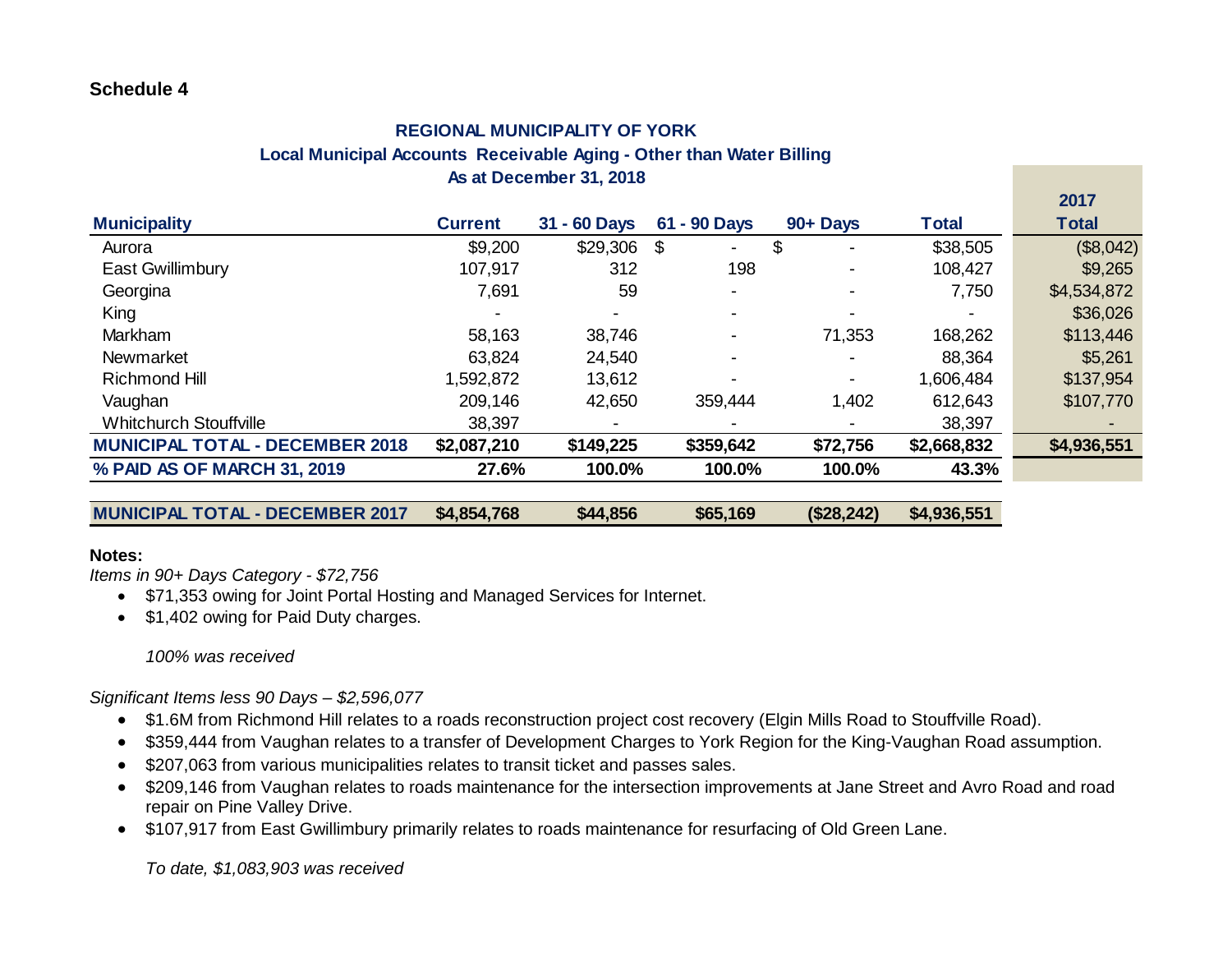# **REGIONAL MUNICIPALITY OF YORK Other Municipalities Accounts Receivable Aging As at December 31, 2018**

|                              | <b>Current</b> | 31 - 60 Days             | 61 - 90 Days   | 90+ Days | <b>Total</b> |
|------------------------------|----------------|--------------------------|----------------|----------|--------------|
| Region of Durham             | \$703,203      | ۰                        | $\blacksquare$ | \$60,484 | 763,687      |
| <b>Other Municipalities</b>  | 8,000          | $\overline{\phantom{a}}$ |                |          | 8,000        |
| <b>TOTAL - DECEMBER 2018</b> | \$711,203      | $\blacksquare$           | $\blacksquare$ | \$60,484 | \$771,687    |
| % PAID AS OF MARCH 31, 2019  | 90.7%          |                          |                | 100.0%   | 91.4%        |
|                              |                |                          |                |          |              |
| <b>TOTAL - DECEMBER 2017</b> | \$4,259,096    | \$12,716                 | \$48,093       | \$12,136 | \$4,332,041  |

#### **Notes:**

*Items in 90+ days - \$60,484*

• Region of Durham owed for two invoices relating to the Duffin Creek project. The balance of \$22,884 is owed for utility cost at the Central Duffin Collector facility.

*100% was received*

*Items less 90 Days - \$711,203*

- \$703,203 owing from Region of Durham relates to Duffin Creek project upgrades.
- \$8,000 owing from Hamilton, Ottawa, Toronto and Waterloo for an Economic Impact Research project.

*To date, \$644,876 was received*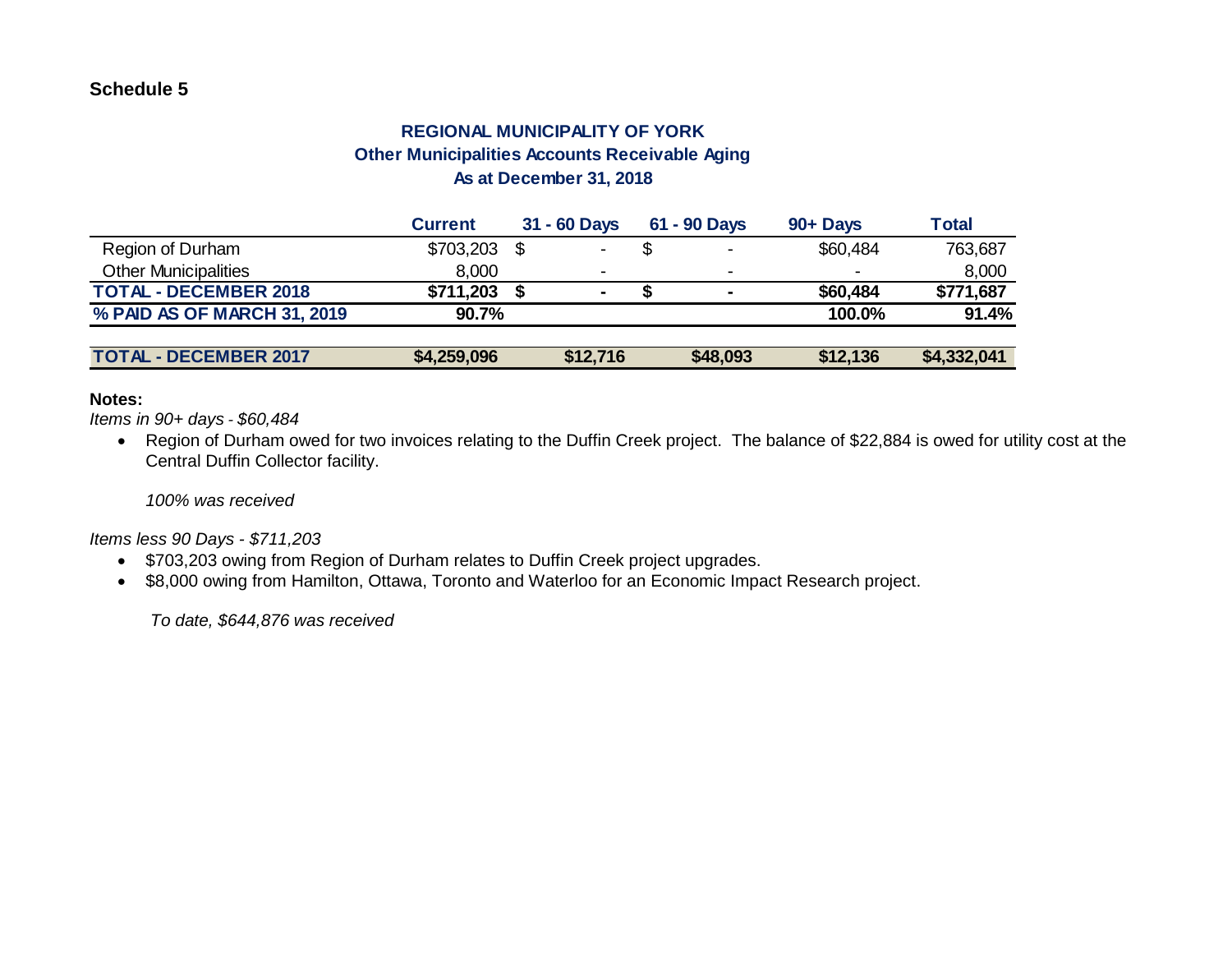### **As at December 31, 2018 REGIONAL MUNICIPALITY OF YORK Federal and Provincial Accounts Receivable Aging**

|                                       | <b>Current</b> | 31 - 60 Days | 61 - 90 Days | 90+Days | <b>Total</b> |
|---------------------------------------|----------------|--------------|--------------|---------|--------------|
| <b>FEDERAL</b>                        |                |              |              |         |              |
| <b>Health Canada</b>                  | \$             | \$           | \$50,000     | \$      | \$50,000     |
| <b>PROVINCIAL</b>                     |                |              |              |         |              |
| <b>Criminal Intelligence Services</b> | 35,322         |              |              |         | 35,322       |
| Ministry of Health                    |                | 6,652        |              |         | 6,652        |
| Ministry of Transportation            |                |              | 126,929      |         | 126,929      |
| Ministry of Attorney General          | 2,302          |              |              |         | 2,302        |
| <b>Ontario Provincial Police</b>      | 123,701        |              |              |         | 123,701      |
| <b>Ontario Police College</b>         | 104,317        | 8,257        |              |         | 112,574      |
| <b>Ontario Shared Services</b>        | 58,949         |              |              |         | 58,949       |
| <b>Provincial Offences</b>            |                | (95)         |              |         | (95)         |
| <b>TOTAL - DECEMBER 2018</b>          | \$324,591      | \$14,815     | \$176,929    | \$      | \$516,335    |
| % PAID AS OF MARCH 31, 2019           | 100.0%         | 100.0%       | 71.7%        |         | 90.3%        |
| <b>TOTAL - DECEMBER 2017</b>          | \$937,921      | \$6,499      | \$           | \$579   | \$944,999    |

#### **Notes:**

*Significant Item less 90 Days - \$516,335*

- \$126,929 owing from MTO for quarterly expenditures relating to operation, maintenance and management of traffic signals.
- \$123,701 owing from Ontario Provincial Police for YRP secondment charges.
- \$104,317 owing from Ontario Police College for cost relating to courses that YRP officers' took part in.
- \$58,949 owing for YRP officers' secondment charges.
- \$50,000 owing for public health drug reimbursement.

*To date, \$466,409 was received*